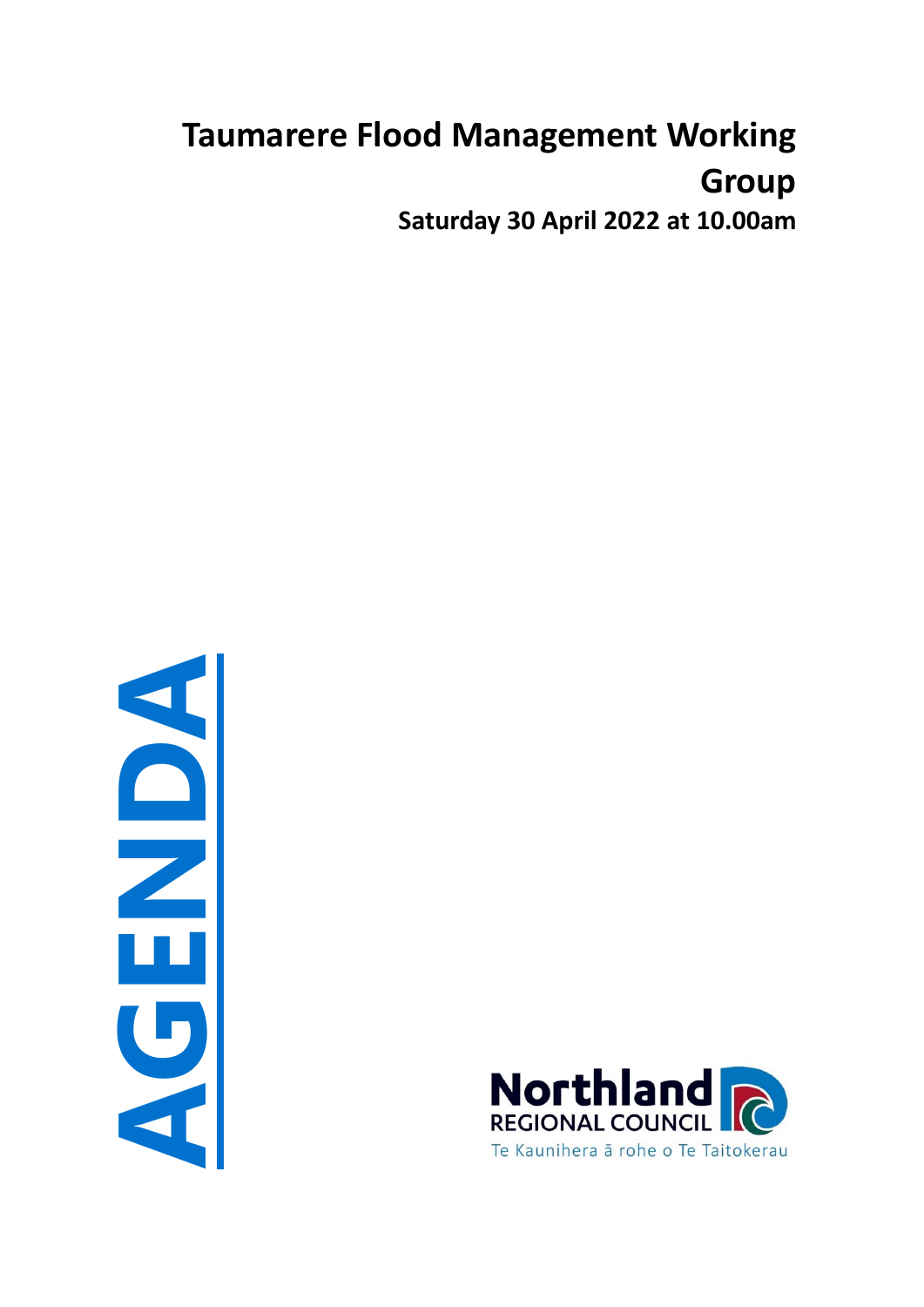# **Taumarere Flood Management Working Group Agenda**

Meeting to be held in the Te Rito Marae on Saturday 30 April 2022, commencing at 10.00am

**Please note: working parties and working groups carry NO formal decision-making delegations from council. The purpose of the working party/group is to carry out preparatory work and discussions prior to taking matters to the full council for formal consideration and decisionmaking. Working party/group meetings are open to the public to attend (unless there are specific grounds under LGOIMA for the public to be excluded).**

> **MEMBERSHIP OF THE TAUMARERE FLOOD MANAGEMENT WORKING GROUP** Co-Chair, Councillor Justin Blaikie

|     | RĪMITI (Item)                  |                                                           | Page |  |  |  |  |  |
|-----|--------------------------------|-----------------------------------------------------------|------|--|--|--|--|--|
| 1.0 | NGĀ MAHI WHAKAPAI/HOUSEKEEPING |                                                           |      |  |  |  |  |  |
| 2.0 |                                | NGĀ WHAKAPAHĀ/APOLOGIES                                   |      |  |  |  |  |  |
| 3.0 | <b>REPORTS</b>                 |                                                           |      |  |  |  |  |  |
|     | 3.1                            | Record of Actions - 13 November 2021                      | 3    |  |  |  |  |  |
|     | 3.2                            | Receipt of Action Sheet                                   | 7    |  |  |  |  |  |
|     | 3.3                            | <b>Cultural Assessment</b>                                |      |  |  |  |  |  |
|     | 3.4                            | Rubbish Cleanup                                           |      |  |  |  |  |  |
|     | 3.5                            | Spillway and Bridge Update (Stage 1, Stage 2 and Stage 3) |      |  |  |  |  |  |
|     | 3.6                            | Waiomio Update                                            |      |  |  |  |  |  |
|     | 3.7                            | Hydraulic Modeling update                                 |      |  |  |  |  |  |
|     | 3.8                            | <b>Budget</b>                                             |      |  |  |  |  |  |
|     | 3.9                            | Any other business                                        |      |  |  |  |  |  |
|     | <b>LUNCH</b>                   |                                                           |      |  |  |  |  |  |
|     |                                | 3.10 Optional Site visit to Stage 1 works                 |      |  |  |  |  |  |
|     |                                |                                                           |      |  |  |  |  |  |
|     |                                |                                                           |      |  |  |  |  |  |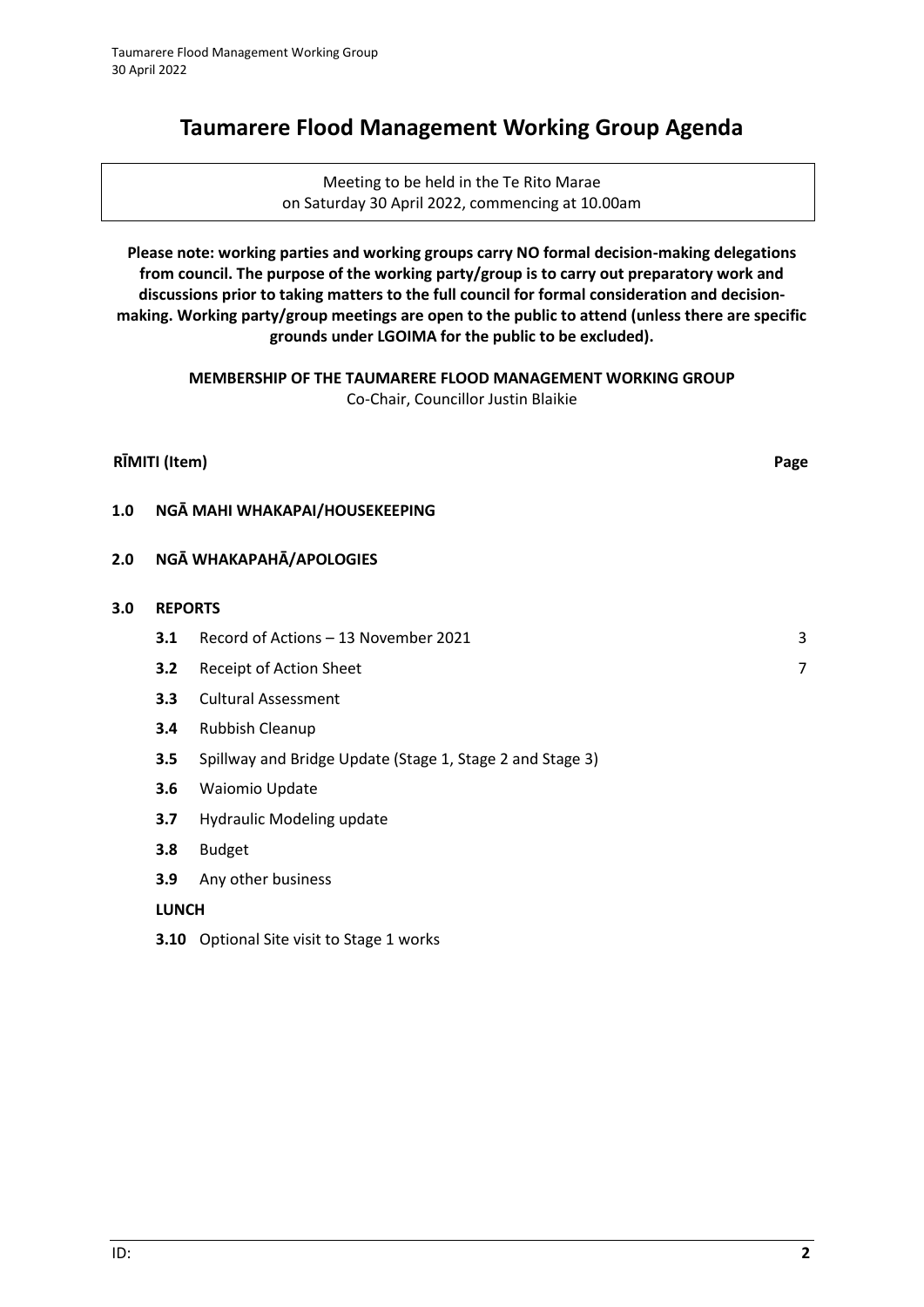# <span id="page-2-0"></span>**TITLE: Record of Actions – 13 November 2021**

**From:** Joseph Camuso, Rivers & Natural Hazards Manager

**Authorised by Group Manager/s:** Victoria Harwood, Pou Tiaki Hapori - GM Community Resilience, on

# **Whakarāpopototanga / Executive summary**

The purpose of this report is to present the Record of Actions of the last meeting (attached) held on 13 November 2021 for review by the meeting.

# **Attachments/Ngā tapirihanga**

Attachment 1: Record of Actions - 13 November 2021  $\underline{\mathbb{R}}$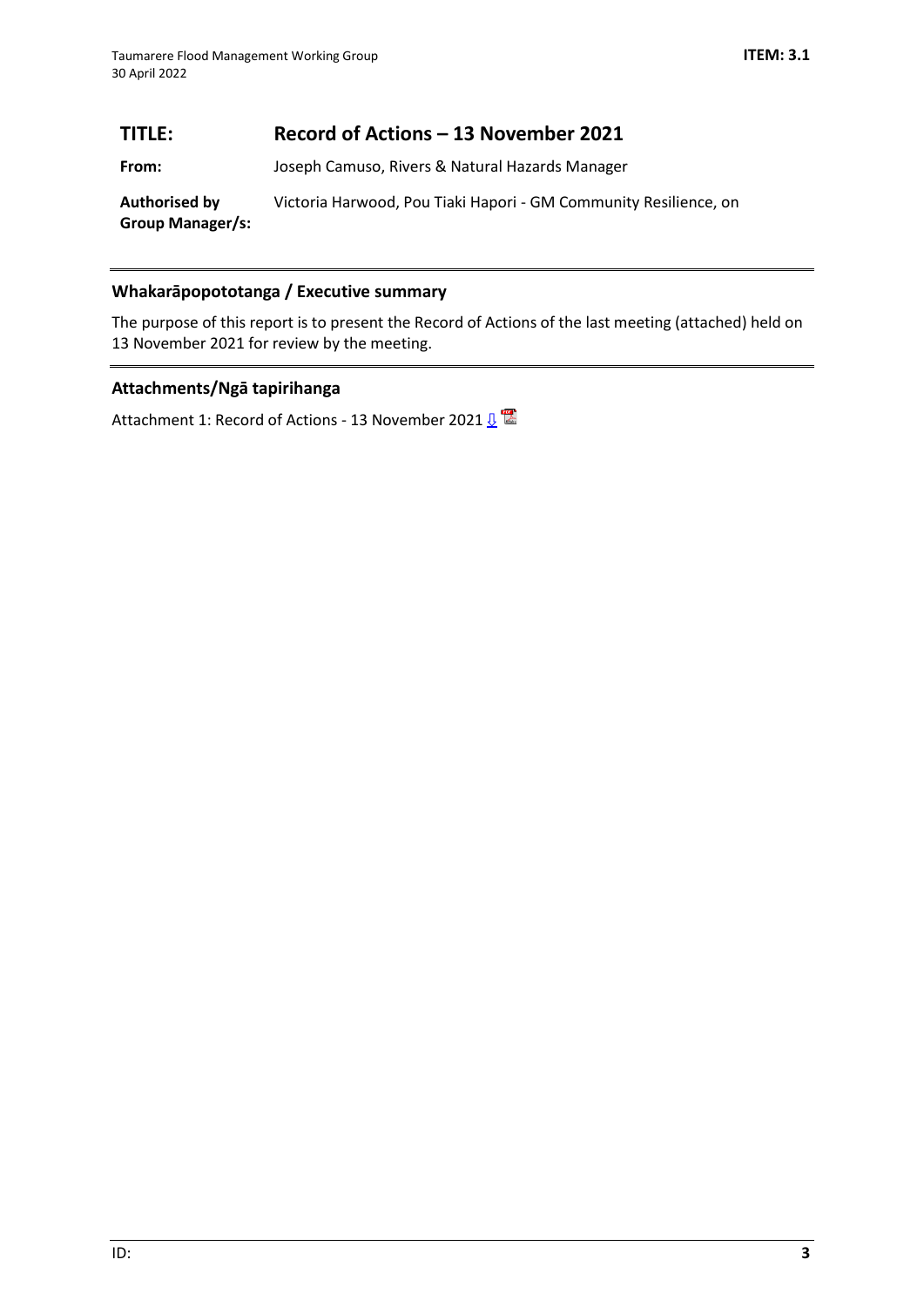<span id="page-3-0"></span>Taumarere Flood Management Working Group 13 November 2021

# **Taumarere Flood Management Working Group Record of Actions**

Meeting held in the Otiria Rugby Club on Saturday 13 November 2021, commencing at 10.30-12.30

#### **Tuhinga/Present:**

Co-Chair, Councillor Justin Blaikie Far North District Council, Councillor Kelly Stratford Ratepayer representative, Waiōmio, Nisha Marsh Otiria Rugby Club representative, Pamela-ann Ngohe-Simon Ratepayer representative, Motatau/Opahi/Matawaia, Rowena Tana

#### **I Tae Mai/In Attendance:**

#### **Full Meeting**

NRC CEO, Malcolm Nicolson NRC Rivers and Natural Hazards Manager, Joseph Camuso NRC Rivers Project Manager, Meg Tyler NRC Hapu Coordinator, Chantez Connor-Kingi NRC PA for Environmental Services, Erica Wade FNDC Helen Ronaldson Hone Townsend Tony Fairbor Sydney Baker Emma Matthews Audra Cooper Wayne Martin Murray Armstrong Susan Henare Peter Woods Joe Nom Jo Kemp-Baker

The meeting commenced at 10.31am.

#### **Ngā Mahi Whakapai/Housekeeping (Item 1.0)**

#### **Ngā Whakapahā/Apologies (Item 2.0)**

Kiwirail, Peter Ramsay, Andrew de L'Isle and Stephen Thomas NZTA, Jacqui Hori-Hoult FNDC, Troy Smith Wiremu (Wylie) Keretene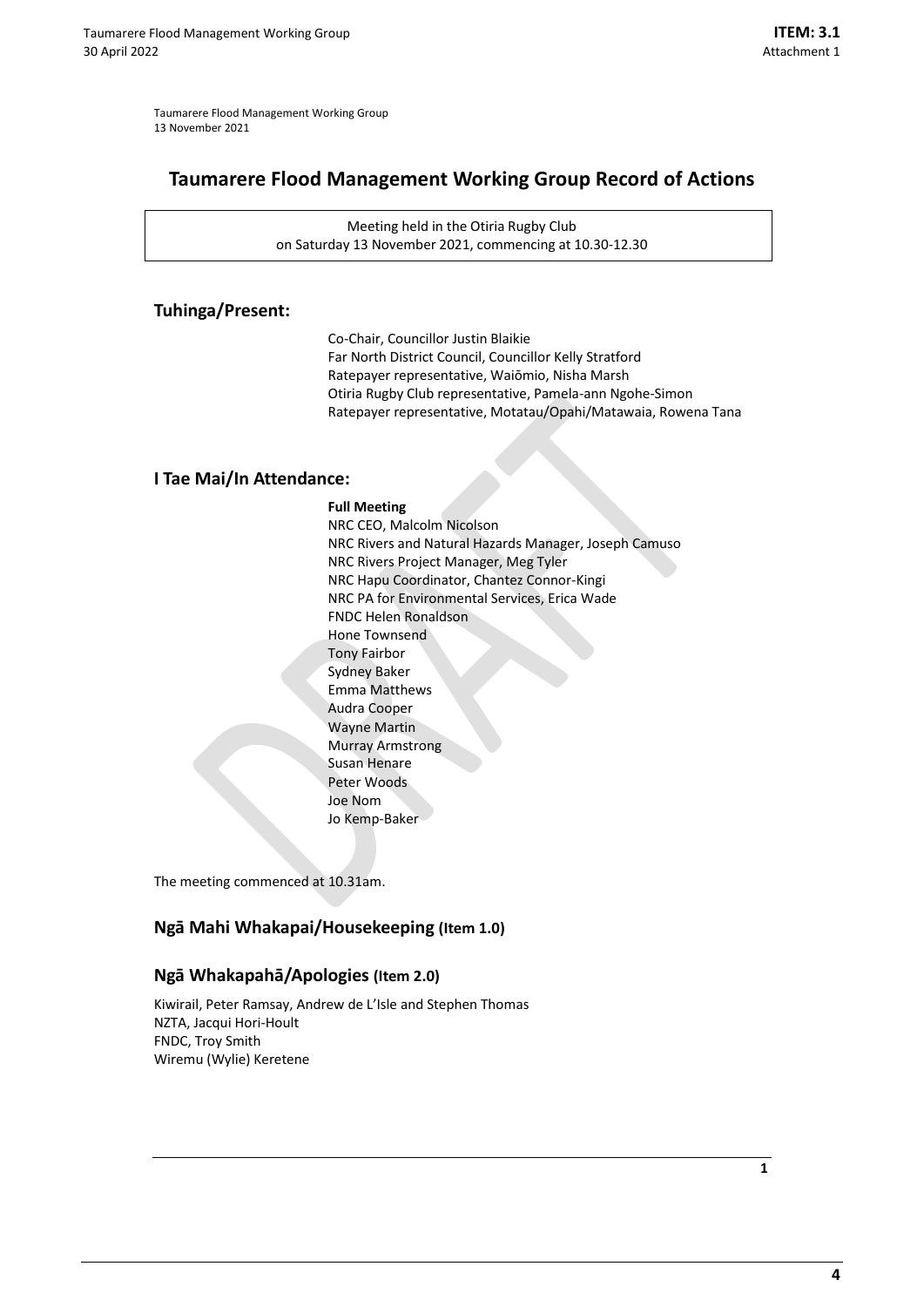Taumarere Flood Management Working Group 13 November 2021

#### **Record of Actions – 6 August 2021 (Item 3.1)**

**Presented by:** Cr. Justin Blaikie

Minutes confirmed

## **Receipt of Action Sheet (Item 3.2)**

**Presented by:** Joseph Camuso

**Agreed action points:** 

- Hohipere Williams to be removed from the Terms of Reference.
- Motatau Marae is closed until Northland returns to Alert Level 1. Rowena will send an updated invite once this happens.

## **Matters Arising (Item 3.3)**

**Presented by:** Cr. Justin Blaikie

**Agreed action points:** 

• Nil

#### **Long Term Plan Update and Budget (Item 3.4)**

**Presented by:** Joseph Camuso

**Agreed action points:** 

PowerPoint of budget to be sent with minutes

## **Otiria / Moerewa Flood Mitigation Project Update (Item 3.5)**

**Presented by:** NRC Rivers and Natural Hazards Manager, Joseph Camuso and NRC Hapu Coordinator, Chantez Connor-Kingi

#### **Agreed action points:**

- PowerPoint sent with minutes.
- NRC will undertake some soil testing.
- A Cultural Assessment will be completed before and after the project.
- Joe Camuso to source the width of the stop bank, from the top and the bottom and will present at the next meeting.
- Working group to compile a list of priority projects so they can start to be addressed as this projects starts to unwind. Once this project starts, there will be opportunities to bring smaller projects to the table with the possibility of using the \$500k fund and any contingency left over. Cr. Stratford will discuss this further with Nisha.

**2**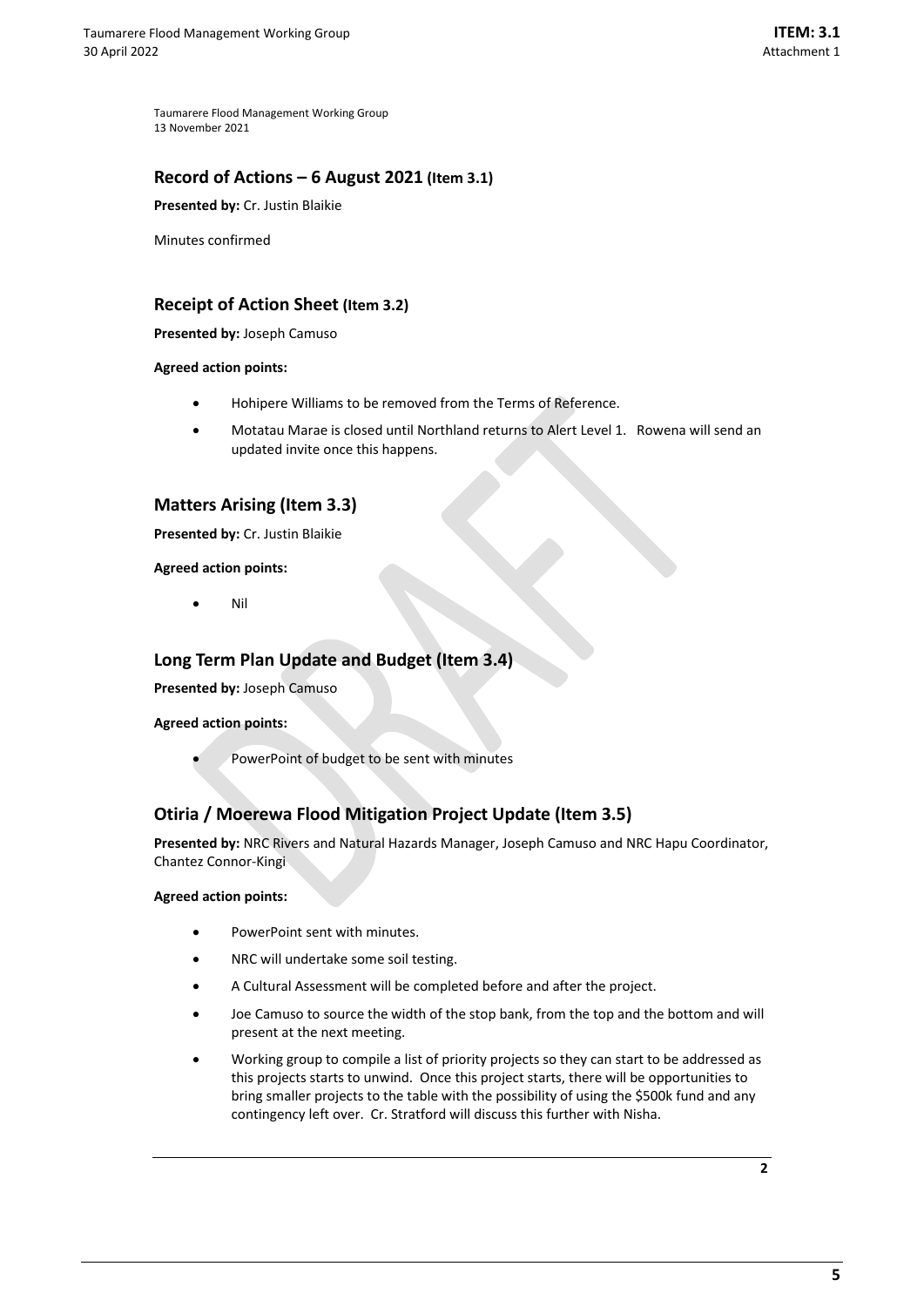Taumarere Flood Management Working Group 13 November 2021

- The works behind the marae can be started soon, a picture of the flow path to be sent with the minutes.
- Chantez will follow up with the NRC water quality team regarding water testing and will inform the group of the outcome at the next meeting.
- AFFCO to be invited to the Working Group meetings.
- Peter Woods and Joe Camuso to have further discussion around the modelling.

## **Long Term Water Security (Item 3.6)**

#### **Presented by: Cr. Justin Blaikie**

There could be an opportunity to add large water storage facility to the Long Term Plan.

NRC have funding available for water tanks to be installed on properties. There is a max of \$10K per property.

#### **Agreed action points:**

• Nil

#### **Any other business (Item 3.7)**

**Presented by:** Cr. Justin Blaikie

Helen Ronaldson discussed the concept of some flooding remediation work. Should the group require any further information please get in touch with Helen at FNDC.

#### **Agreed action points:**

• Nil

**.**

## **Whakamutunga (Conclusion)**

**The meeting concluded at 12.31**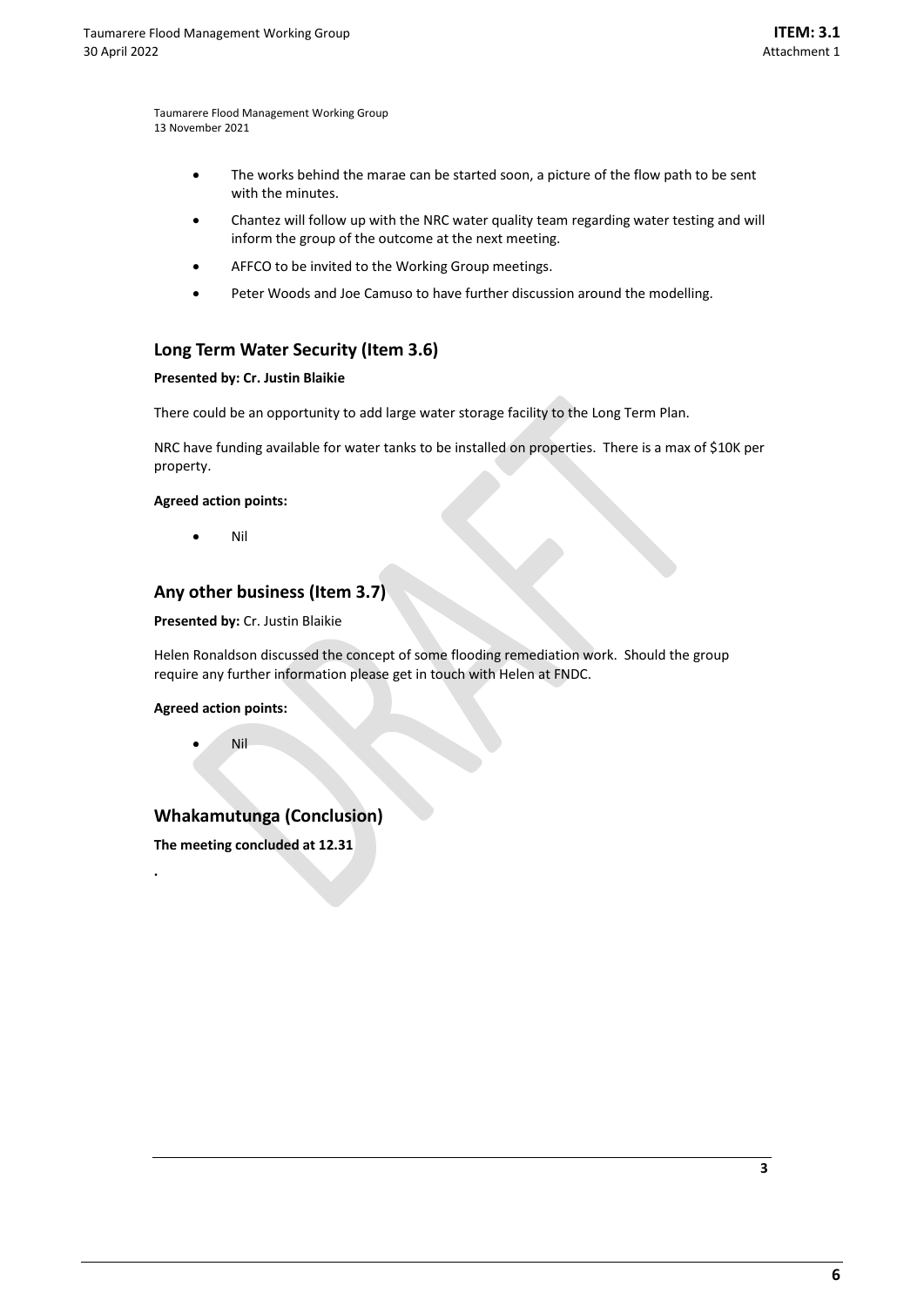# <span id="page-6-0"></span>**TITLE: Receipt of Action Sheet**

**From:** Joseph Camuso, Rivers & Natural Hazards Manager

**Authorised by Group Manager/s:** Victoria Harwood, Pou Tiaki Hapori - GM Community Resilience, on

#### **Whakarāpopototanga / Executive summary**

The purpose of this report is to enable the meeting to receive the current action sheet.

#### **Nga mahi tutohutia / Recommendation**

That the action sheet be received.

## **Attachments/Ngā tapirihanga**

Attachment 1: Action Sheet  $\mathbf{B}^{\square}$